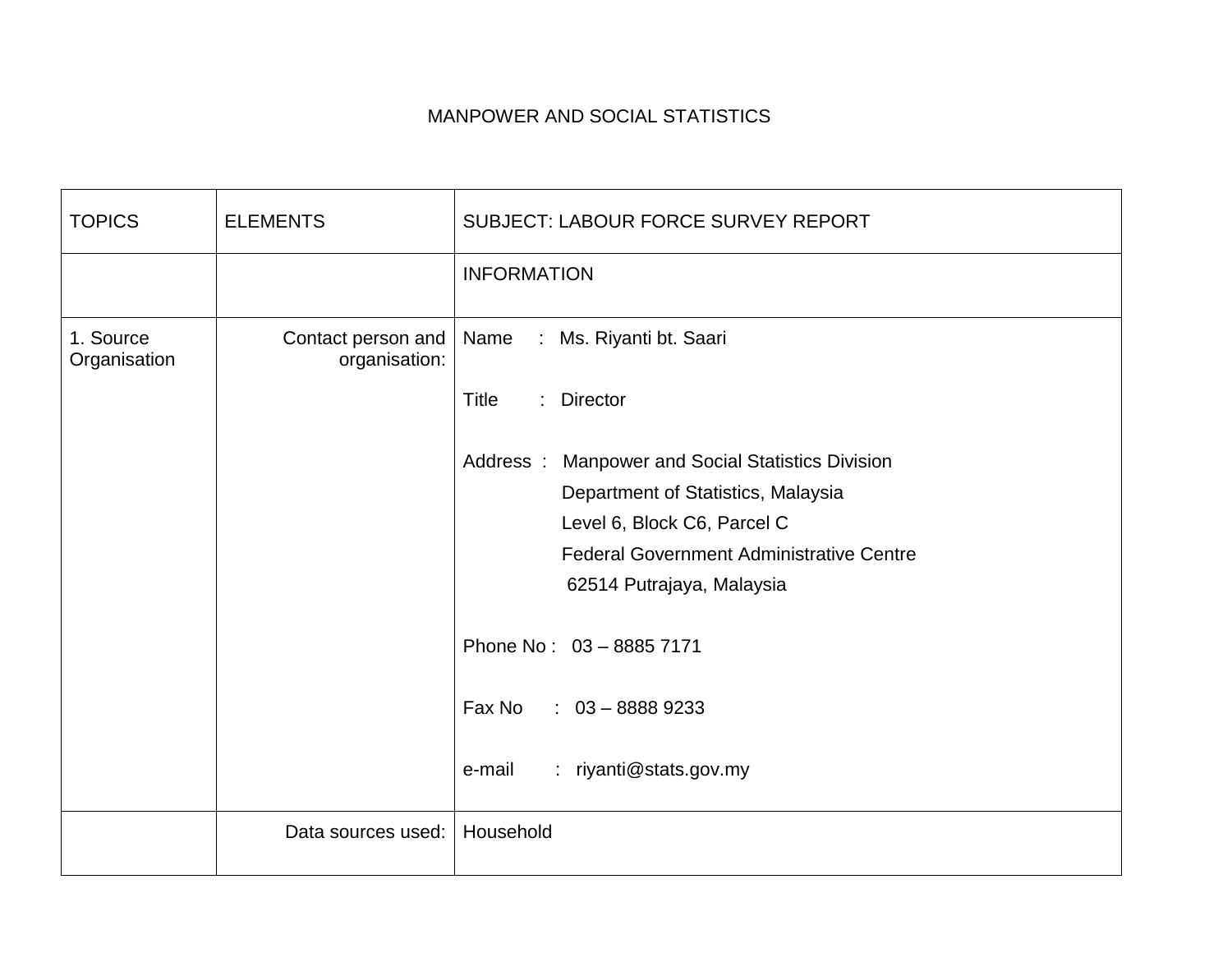|                                             | Name of collection<br>source used:       | <b>Labour Force Survey</b>                                                                                                                                                                                                                                                         |
|---------------------------------------------|------------------------------------------|------------------------------------------------------------------------------------------------------------------------------------------------------------------------------------------------------------------------------------------------------------------------------------|
|                                             | Direct source:                           | Department of Statistics, Malaysia                                                                                                                                                                                                                                                 |
|                                             | Source periodicity:                      | Annually                                                                                                                                                                                                                                                                           |
|                                             | Source metadata:                         | <b>Central Repository</b>                                                                                                                                                                                                                                                          |
|                                             | Date last input received<br>from source: | Six months after reference year                                                                                                                                                                                                                                                    |
| 2. Data<br>Characteristic<br>and Collection | <b>Forms or Questionnaires</b><br>Used:  | Labour Force Survey Questionnaire:<br>LFS - 1 : Identification Particulars<br>ii) LFS - 2 : Household Member Particulars<br>iii) LFS - 3/1 : Labour Force Particulars (For Members 15 Years and Over)<br>iv) LFS - 3/2 : Principal Job Particulars (For Members 15 Years and Over) |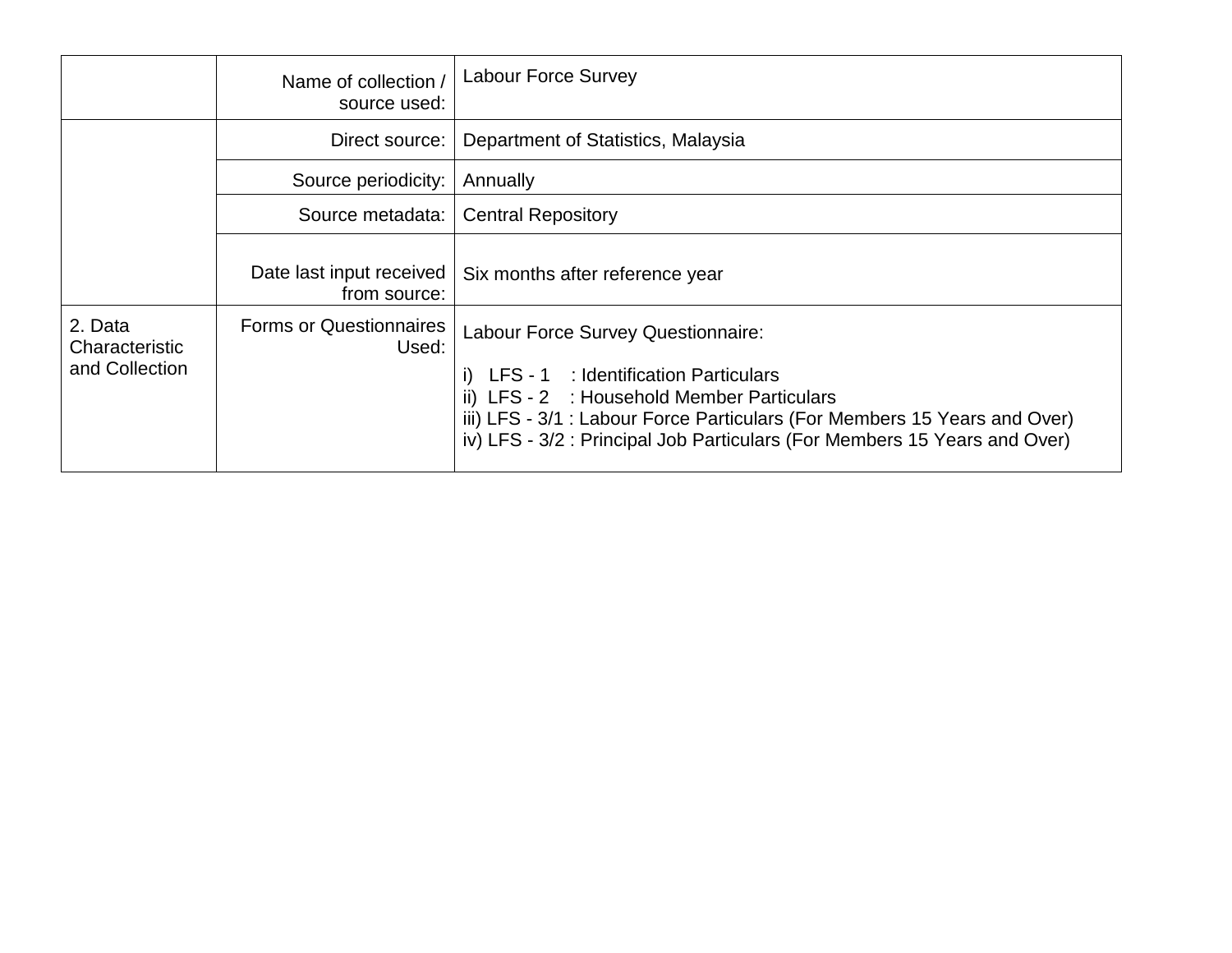| Sampling:                                     | Sampling frame: The survey uses the National Household Sampling Frame<br>made up of Enumeration Blocks (EBs) derived from the Population and<br>Housing Census, Malaysia. EBs has well defined boundaries each containing<br>about 80 to 120 living quarters. EBs is also drawn along the gazetted<br>boundaries.                                                                                                                                                                                                                                |
|-----------------------------------------------|--------------------------------------------------------------------------------------------------------------------------------------------------------------------------------------------------------------------------------------------------------------------------------------------------------------------------------------------------------------------------------------------------------------------------------------------------------------------------------------------------------------------------------------------------|
|                                               | Sample design: Two levels of stratification are used, i.e., primary stratum<br>(made up of states of Malaysia, including federal territories) and secondary<br>stratum (made up of urban and rural stratum formed within the primary<br>stratum). Samples are drawn independently within each level of the secondary<br>stratum. The first stage of units of sample selection is the EB level while the<br>second stage units are the living quarters (LQs) within the EBs. All households<br>and persons within the selected LQs are canvassed. |
|                                               | Sample size: The (annual) number of selected LQs is around 100,000                                                                                                                                                                                                                                                                                                                                                                                                                                                                               |
| Periodicity:                                  | Monthly                                                                                                                                                                                                                                                                                                                                                                                                                                                                                                                                          |
| Reference period:                             | The reference week of the survey refers to (7) days preceding the<br>commencement date of the interview which are $1^{st}$ - $7^{th}$ , $8^{th}$ - $14^{th}$ and $15^{th}$ -<br>21 <sup>st</sup> of the respective month.                                                                                                                                                                                                                                                                                                                        |
| Base period:                                  | n.a.                                                                                                                                                                                                                                                                                                                                                                                                                                                                                                                                             |
| Date last updated:                            | 2013                                                                                                                                                                                                                                                                                                                                                                                                                                                                                                                                             |
| Link to release calendar:                     | Advance Released Calendar (ARC)                                                                                                                                                                                                                                                                                                                                                                                                                                                                                                                  |
| Other data characteristics<br>and collection: | n.a.                                                                                                                                                                                                                                                                                                                                                                                                                                                                                                                                             |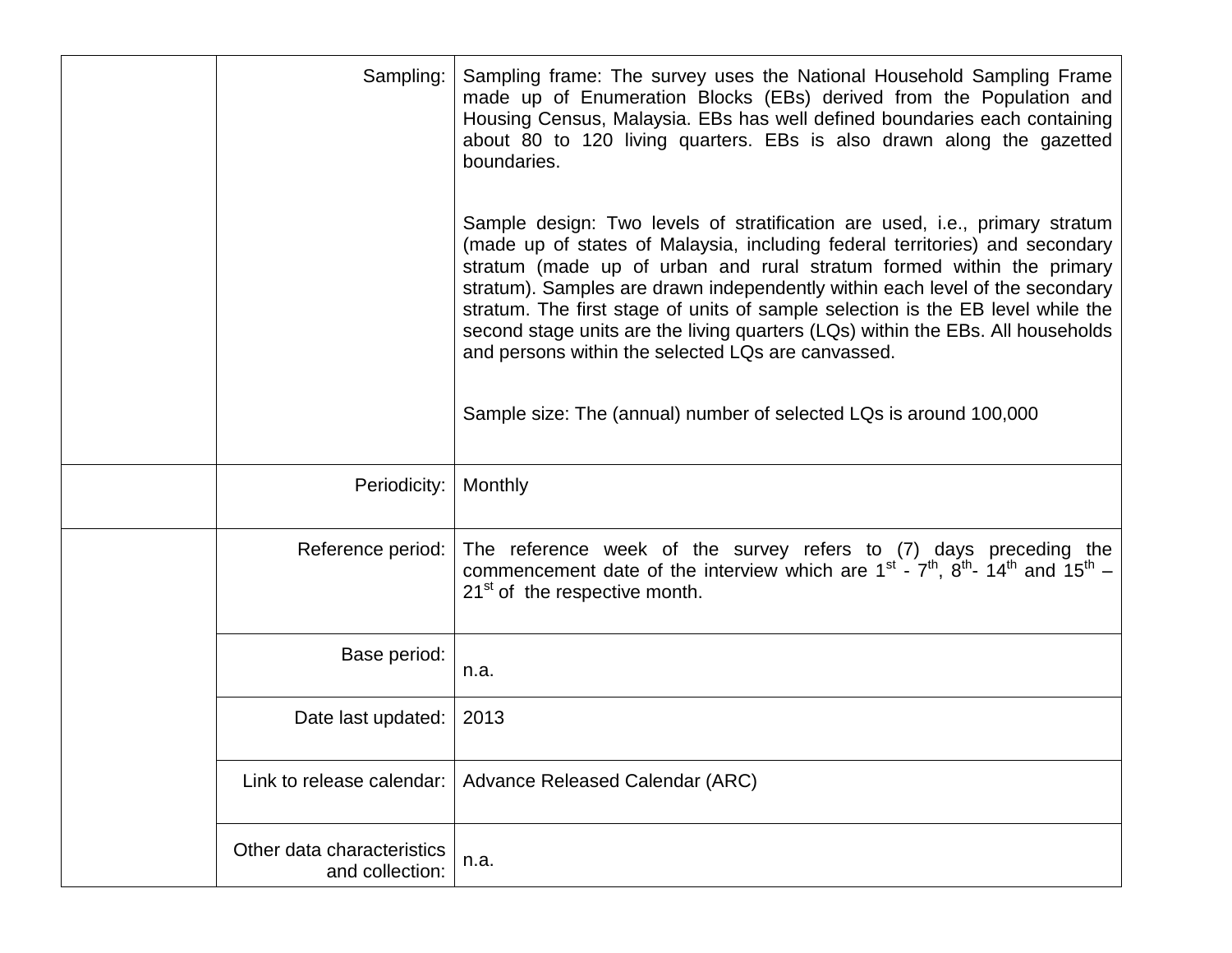| 3. Statistical<br>Population and<br>Scope of the<br>Data | Statistical population: | All individuals living in Private Households                                                                                                                                              |
|----------------------------------------------------------|-------------------------|-------------------------------------------------------------------------------------------------------------------------------------------------------------------------------------------|
|                                                          | Geographical coverage:  | Malaysia                                                                                                                                                                                  |
|                                                          | Sector coverage:        | n.a.                                                                                                                                                                                      |
|                                                          | Institutional coverage: | n.a.                                                                                                                                                                                      |
|                                                          | Item/Product coverage:  | n.a.                                                                                                                                                                                      |
|                                                          | Population coverage:    | Total population in private living quarters and hence excludes persons residing<br>in institutions such as hotels, hostels, hospitals, prisons, boarding houses and<br>military barracks. |
|                                                          | Product coverage:       | n.a.                                                                                                                                                                                      |
|                                                          | Other coverage:         | n.a.                                                                                                                                                                                      |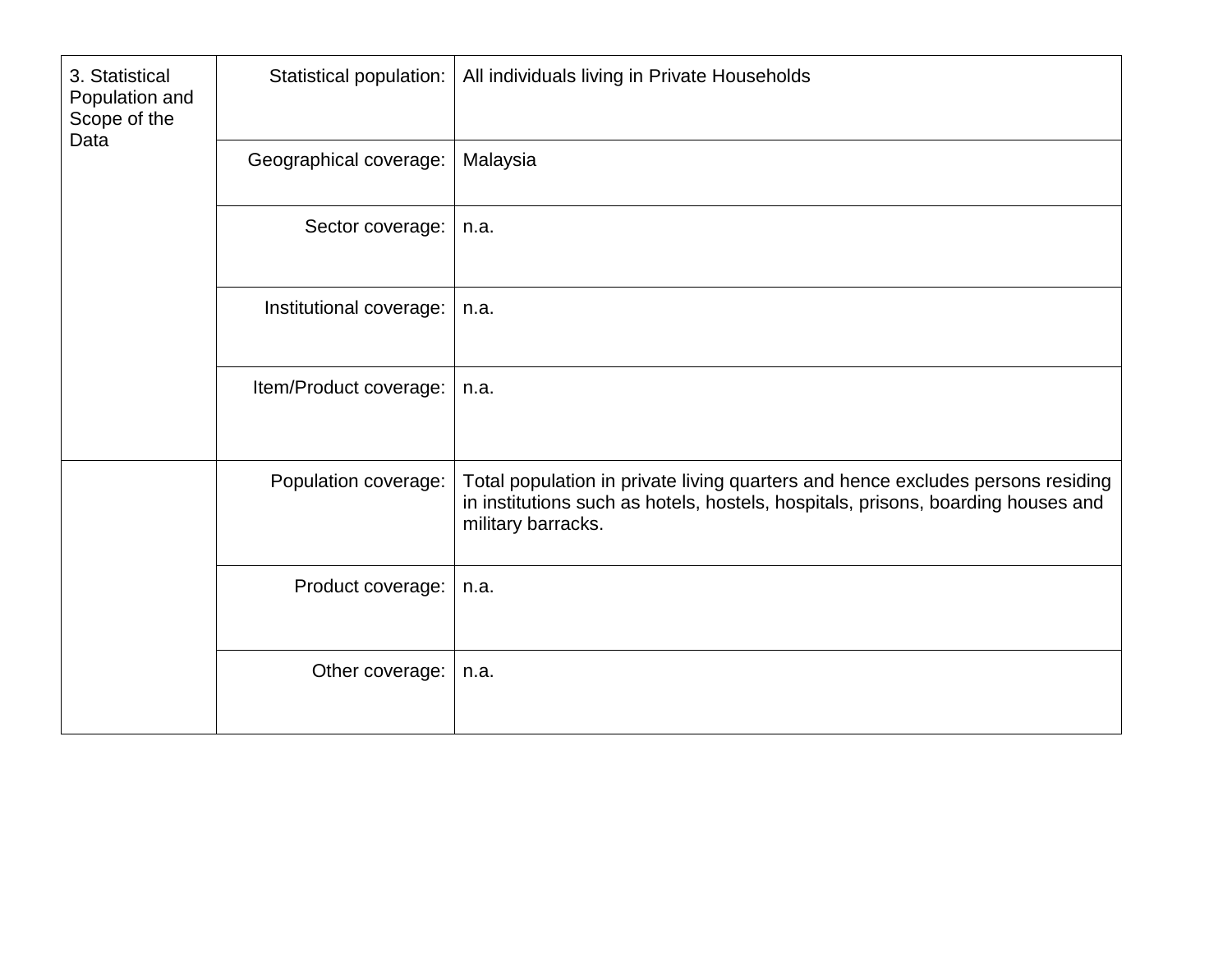| 4. Statistical<br>Concepts and<br>Classifications<br>Used | Key statistical concepts<br>used: | An ILO manual on concepts and methods: Surveys of economically active<br>population, employment, unemployment and underemployment                                                                                                                                                                                                                                                                                                                              |
|-----------------------------------------------------------|-----------------------------------|----------------------------------------------------------------------------------------------------------------------------------------------------------------------------------------------------------------------------------------------------------------------------------------------------------------------------------------------------------------------------------------------------------------------------------------------------------------|
|                                                           |                                   | ♦ The labour force framework provides a statistical measure of persons who<br>are employed and unemployed at a given point of time.                                                                                                                                                                                                                                                                                                                            |
|                                                           |                                   | ♦ The Working Age Population is defined as persons age 15 to 64 years who<br>are employed, unemployed or outside the labour force.                                                                                                                                                                                                                                                                                                                             |
|                                                           |                                   | $\bigcirc$ A person will be considered as employed if he or she during the reference<br>week worked at least one hour for pay, profit or family gain or persons who did<br>not work during the reference week (because of illness, injury, disability, bad<br>weather, vacation, labour dispute, and social or religious reasons), but had a<br>job to return to. Also included are those on temporary lay-off and would<br>definitely be called back to work. |
|                                                           | <b>Classifications used:</b>      | ♦ Malaysia Standard Industrial Classification (MSIC) 2008; which adhered to                                                                                                                                                                                                                                                                                                                                                                                    |
|                                                           |                                   | the International Standard Industrial Classsification of All Economic<br>Activities (ISIC), Rev. 4, 2008.                                                                                                                                                                                                                                                                                                                                                      |
|                                                           |                                   | ♦ Malaysia Standard Classification of Occupations (MASCO) 2008, which                                                                                                                                                                                                                                                                                                                                                                                          |
|                                                           |                                   | Adhered to the International Standard Classification of Occupations<br>$(ISCO-08).$                                                                                                                                                                                                                                                                                                                                                                            |
| 5. Statistical<br>Computation                             | Aggregation and<br>consolidation: | National level and breakdown by states & stratum.                                                                                                                                                                                                                                                                                                                                                                                                              |
| and<br><b>Dissemination</b>                               | Estimation:                       | The Combined Ratio Estimate Method (adjusted weight and population factor)<br>was used to obtain the estimate of a specific characteristic in the survey<br>population. The mid-year population estimates of the survey year by age, sex,<br>ethnic and state were used as benchmarks.                                                                                                                                                                         |
|                                                           | Imputation:                       | n.a.                                                                                                                                                                                                                                                                                                                                                                                                                                                           |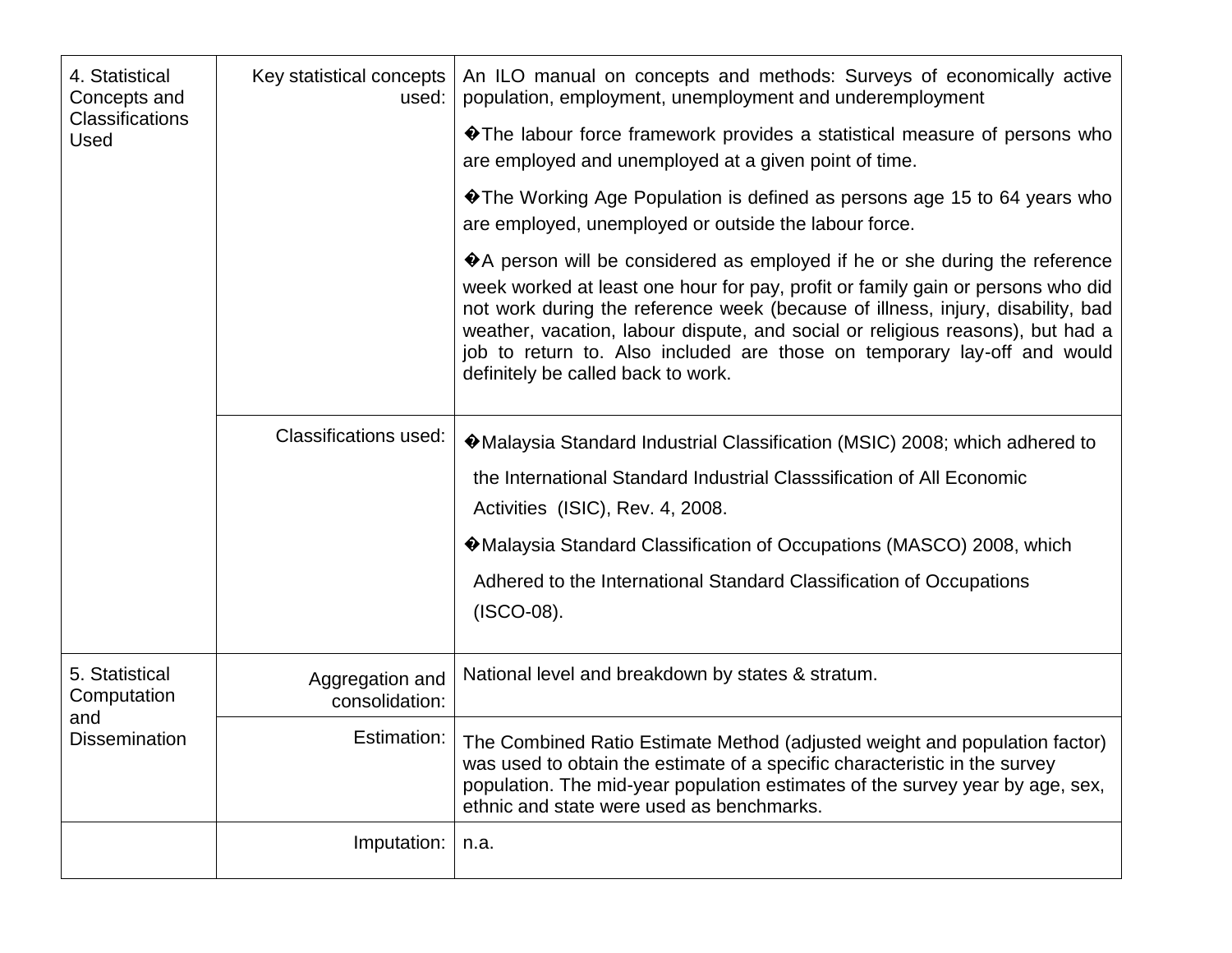| Transformations:                      | Principal statistics of the labour force are:                                                                                                                                                                                                                                                                                                                                                                             |
|---------------------------------------|---------------------------------------------------------------------------------------------------------------------------------------------------------------------------------------------------------------------------------------------------------------------------------------------------------------------------------------------------------------------------------------------------------------------------|
|                                       | ♦ Labour force;                                                                                                                                                                                                                                                                                                                                                                                                           |
|                                       | $\triangle$ Employed;                                                                                                                                                                                                                                                                                                                                                                                                     |
|                                       | ♦ Unemployed;                                                                                                                                                                                                                                                                                                                                                                                                             |
|                                       | ♦ Outside labour force;                                                                                                                                                                                                                                                                                                                                                                                                   |
|                                       | ♦ Labour force participation rate;                                                                                                                                                                                                                                                                                                                                                                                        |
|                                       | ♦ Unemployment rate; and                                                                                                                                                                                                                                                                                                                                                                                                  |
|                                       | ♦ Employment-to-population ratio.                                                                                                                                                                                                                                                                                                                                                                                         |
| Validation:                           | Structure, consistency, range and logical checks.                                                                                                                                                                                                                                                                                                                                                                         |
| Index type:                           | n.a.                                                                                                                                                                                                                                                                                                                                                                                                                      |
| Weights:                              | The weights were the result of calculations involving several factors, including<br>original selection probabilities and adjustment for non-response. The weighting<br>process would also correct for non-coverage and help reduce variance of<br>estimates. The base weight (Design Weight) for each sample is equal to the<br>reciprocal of the sample probability of selection. Weights were applied in two<br>stages: |
|                                       | a. Weight estimated based on sample design i.e. design weight and adjusted<br>weight.                                                                                                                                                                                                                                                                                                                                     |
|                                       | b. Mid-year inter-censal population estimates.                                                                                                                                                                                                                                                                                                                                                                            |
| Seasonal adjustment:                  | Estimates are not seasonally adjusted.                                                                                                                                                                                                                                                                                                                                                                                    |
| Other computation and<br>adjustments: | n.a.                                                                                                                                                                                                                                                                                                                                                                                                                      |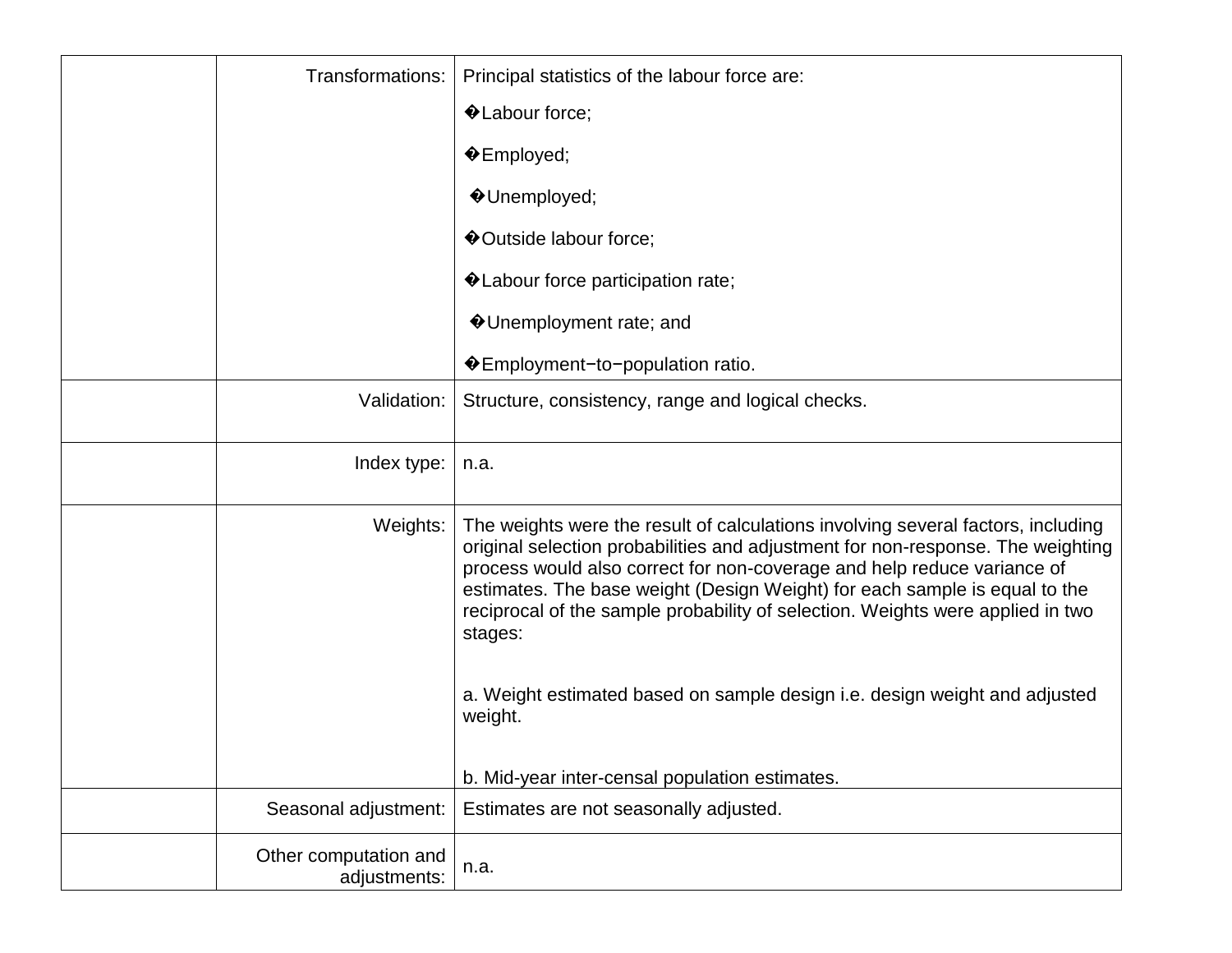|                     | Dissemination formats:               | Printed and digital                                                                                                                                                                                                                                                                                                                                  |
|---------------------|--------------------------------------|------------------------------------------------------------------------------------------------------------------------------------------------------------------------------------------------------------------------------------------------------------------------------------------------------------------------------------------------------|
| 6. Other<br>Aspects | Recommended uses and<br>limitations: | $\bullet$ Since the survey estimates are based on a sample survey, they are subject<br>to sampling and non-sampling errors.                                                                                                                                                                                                                          |
|                     |                                      | ♦ The Labour Force Survey data is subjected to 95 per cent confidence<br>intervals.                                                                                                                                                                                                                                                                  |
|                     |                                      | ♦ Users are advised to take note that other official estimates on labour force,<br>employment and unemployment are also available in other publications such<br>as The Economic Report. These estimates however may differ from the<br>Labour Force Survey where adjustments are made based upon others factors<br>that influence employment growth. |
|                     | History:                             | 1962 - National Survey (Peninsular Malaysia) on Employment, Unemployment<br>and Underemployment                                                                                                                                                                                                                                                      |
|                     |                                      | June 1964 and                                                                                                                                                                                                                                                                                                                                        |
|                     |                                      | June 1965 - Survey in the five (5) of the largest urban centres<br>in Peninsular Malaysia                                                                                                                                                                                                                                                            |
|                     |                                      | 1974 - The first Labour Force Survey                                                                                                                                                                                                                                                                                                                 |
|                     | Time series data<br>availability:    | Annual data is available starting 1982. Labour Force Survey was not<br>conducted in 1991 and 1994.                                                                                                                                                                                                                                                   |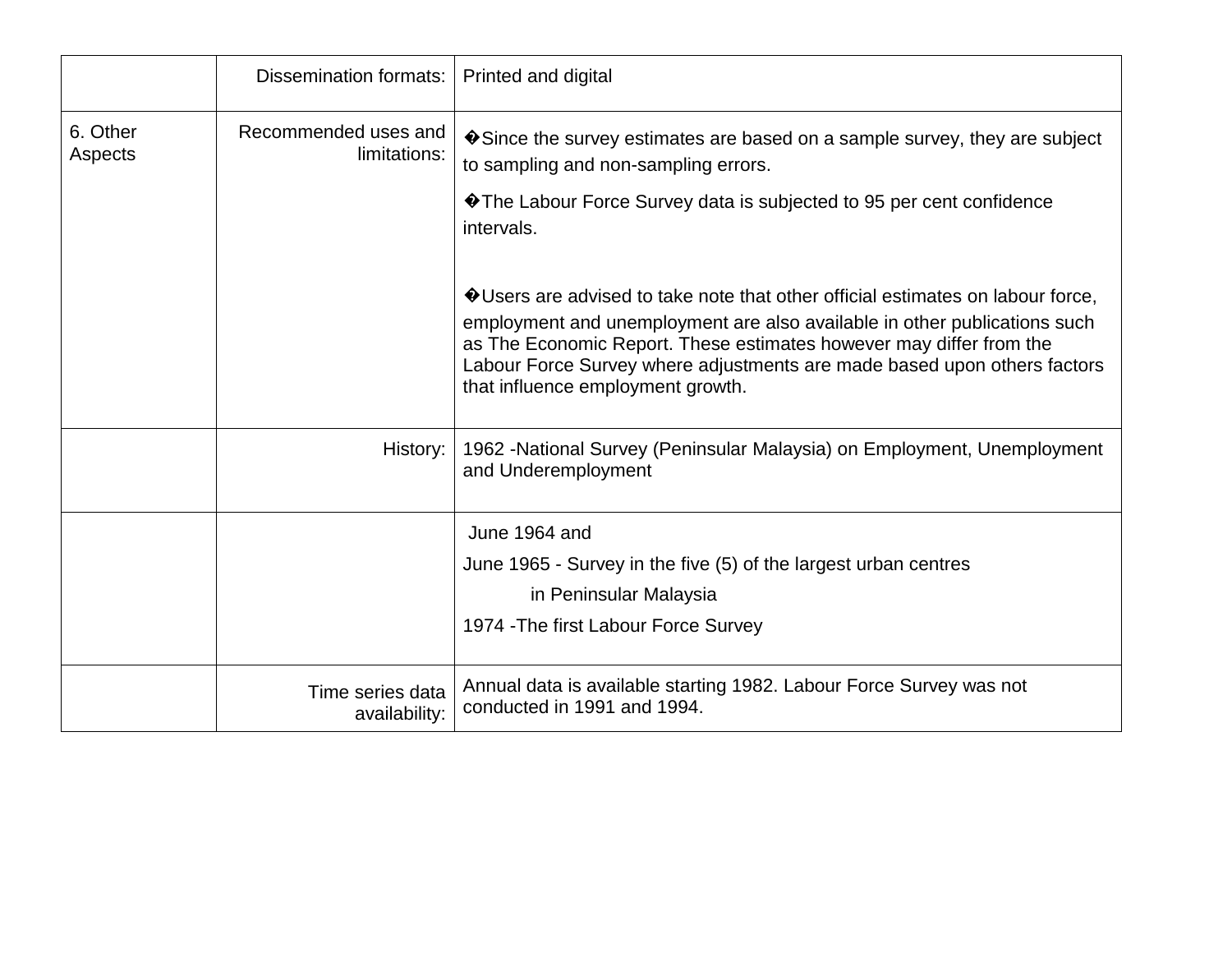## Estimation procedures

The combined ratio estimated method (adjusted weight<sup>1</sup> and population factor<sup>2</sup>) was used to obtain the estimate of a specific characteristic in the survey population. Population factor uses mid-year population estimates of 2013 by age group, sex, ethnic and state as benchmarks. Thus, the estimate of a characteristic was obtained by using the following formula:

$$
E^{'} = \sum_{n=1}^{k} E_n \left( \frac{W_n}{w_n} \right)
$$

where

- *Εn* is the weighted estimate from the sample count of persons of a characteristic (e.g. employed) in a particular age-sexethnic-state (e.g. Malay males in the 15-19 age group in Johor).
- *<sup>w</sup><sup>n</sup>* is the weighted estimate from the sample count of the number of persons in a particular age-sex-ethnic-state.
- $W_{n}$ is the independent mid-year population estimate of the number of persons in a particular age-sex-ethnic-state.

 $W_n$  is a constant used in deriving the ratio-estimate of any characteristic in a particular age-sex-ethnic-state. Each constant which is the ratio of the independent population estimate to the sample count figures in a particular age-sex-*w* ethnic-state was then used to inflate any required characteristic within the particular age-sex-ethnic-state. *n*

is the adjusted estimate of a characteristic in a particular age-sex ethnic-state obtained by the age-sex-ethnic-state<br>
adjustment  $(w_n)$  adjustment.  $\Bigg)$  is the editorical of  $\left| \frac{m}{W} \right|$  is the adjust  $\left(W_{n}\right)$  is the adjusted estimate of a charac *E*<sub>n</sub> | is th

<sup>1</sup>Adjusted weight is used to take into account the non-response cases.

2In multi-stage sampling design, the sample size is a random variable and aggregates directly estimated from the survey can have large sampling errors. External weight is used to minimise sampling error and in Labour Force the external weight is the population factor. The population factor is obtained through up-to-date estimates of population totals which is used to inflate the various rates and ratios estimated from the survey.